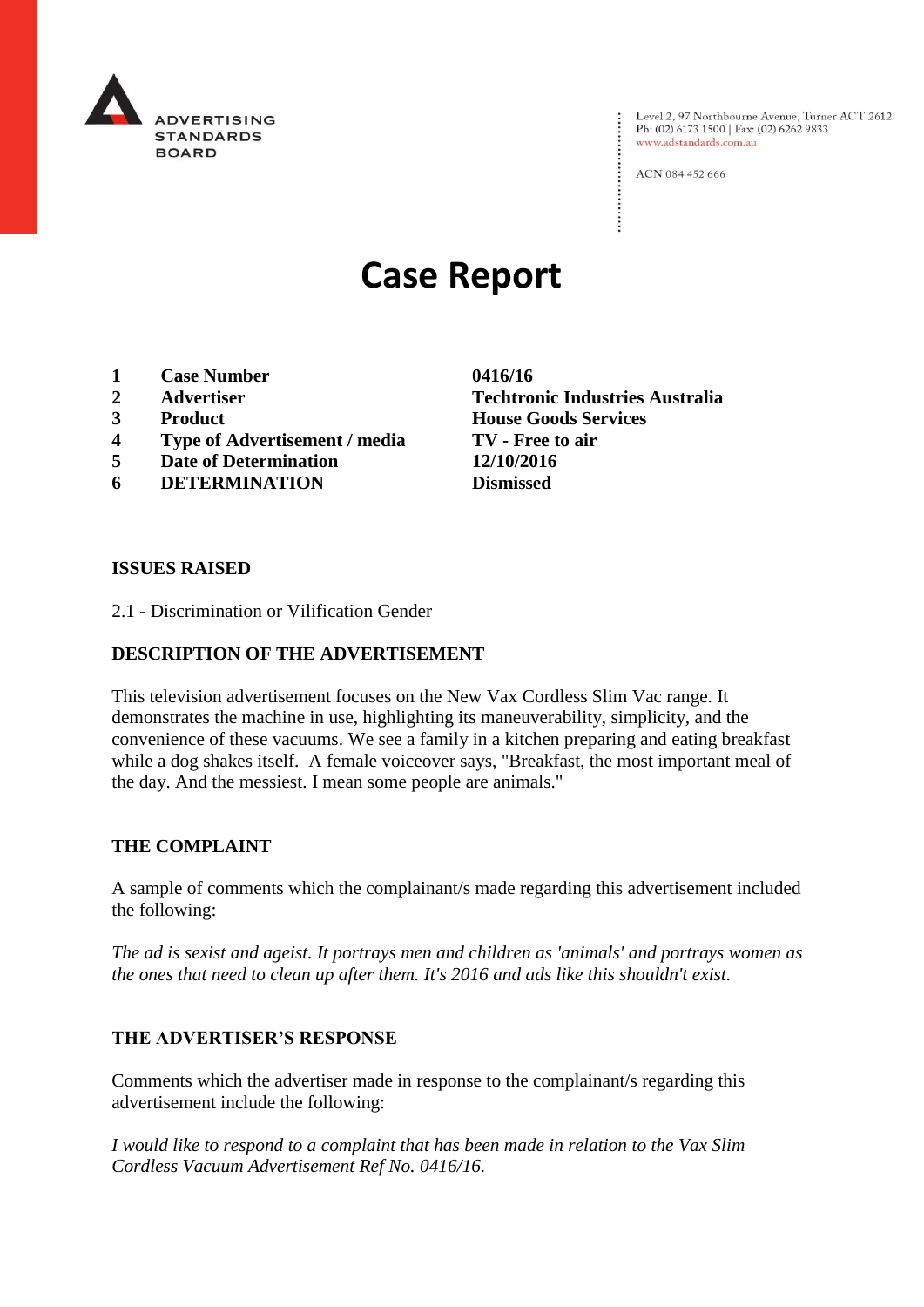*The complaint being that the advert breaches the Advertising Standards Code of Ethics Section 2.1 Discrimination or Vilification Gender.*

*On behalf of Techtronic Industries, we believe that the Vax TVC does not breach the codes of ethics, as it is not discriminating any age or gender in the communication but rather it is reflecting a busy household environment whereby the house hold problem (the mess being made) is created by members of the family. The solution being portrayed within the advert is the Vax Slim Cordless Vac whereby the focus of the advert is not who is doing the cleaning but rather the capabilities, efficiency and simplicity of the product featured.*

*The advert does not aim to stereotype a particular gender but rather to portray a busy household environment whereby the children are being prepared for their day, the father of the family is juggling tasks of feeding the child, taking a call and then takes the baby away as he heads out the door. The daughter heads off to school and the dog has also added to the mess within the household. The mess is then quickly addressed with the product which is being used by the mother of the house. This is not to imply that a female is the cleaner of the house but rather to depict a household problem being the mess created daily and the solution being the Vax product.*

*There is a secondary complaint that the advert depicts people as animals, however as per the sequence of the TVC the ad is portraying the family dog as one of the family who also has contributed to the problem, being the mess made.*

*Techtronic Industries takes this complaint seriously and has always upheld a high level of ethical standards demonstrated throughout our business values, behaviours and actions.*

### **THE DETERMINATION**

The Advertising Standards Board ("Board") considered whether this advertisement breaches Section 2 of the Advertiser Code of Ethics (the "Code").

The Board noted the complainant's concerns that the advertisement portrays men and children as animals and women as the ones who need to clean up after them, which is sexist and ageist.

The Board viewed the advertisement and noted the advertiser's response.

The Board considered whether the advertisement complied with Section 2.1 of the Code which requires that 'advertisements shall not portray or depict material in a way which discriminates against or vilifies a person or section of the community on account of race, ethnicity, nationality, gender, age, sexual preference, religion, disability, mental illness or political belief.'

The Board noted that this television advertisement features a dad, two children and a dog in a kitchen at breakfast time making a mess which is then cleaned up by the mum.

The Board noted the complainant's concern that the advertisement is sexist. The Board noted that although the voiceover does say "some people are animals" the Board considered that the advertisement focuses on the family dog shaking itself. The Board noted that prior to this we